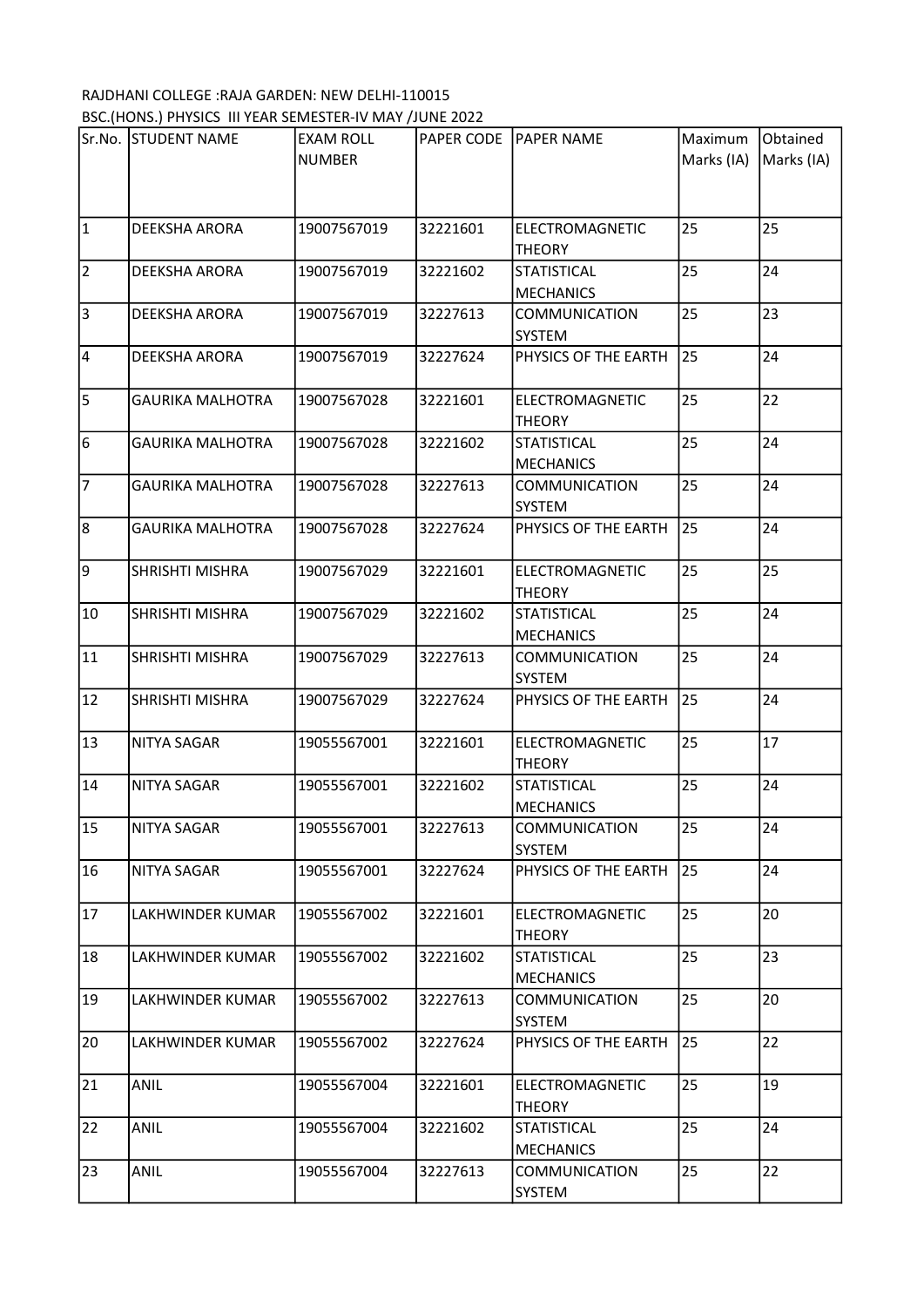| 24              | <b>ANIL</b>                              | 19055567004 | 32227624 | PHYSICS OF THE EARTH                   | 25 | 24 |
|-----------------|------------------------------------------|-------------|----------|----------------------------------------|----|----|
| 25              | <b>DIVYANSH</b>                          | 19055567006 | 32221601 | ELECTROMAGNETIC<br><b>THEORY</b>       | 25 | 25 |
| 26              | <b>DIVYANSH</b>                          | 19055567006 | 32221602 | <b>STATISTICAL</b><br><b>MECHANICS</b> | 25 | 24 |
| 27              | <b>DIVYANSH</b>                          | 19055567006 | 32227613 | <b>COMMUNICATION</b><br>SYSTEM         | 25 | 24 |
| 28              | <b>DIVYANSH</b>                          | 19055567006 | 32227624 | PHYSICS OF THE EARTH                   | 25 | 24 |
| 29              | SARANSH SHARMA                           | 19055567007 | 32221601 | ELECTROMAGNETIC<br><b>THEORY</b>       | 25 | 20 |
| 30              | SARANSH SHARMA                           | 19055567007 | 32221602 | <b>STATISTICAL</b><br><b>MECHANICS</b> | 25 | 22 |
| 31              | <b>SARANSH SHARMA</b>                    | 19055567007 | 32227613 | <b>COMMUNICATION</b><br><b>SYSTEM</b>  | 25 | 23 |
| 32              | SARANSH SHARMA                           | 19055567007 | 32227624 | PHYSICS OF THE EARTH                   | 25 | 21 |
| 33              | <b>RAM KUMAR</b>                         | 19055567010 | 32221601 | ELECTROMAGNETIC<br><b>THEORY</b>       | 25 | 18 |
| 34              | <b>RAM KUMAR</b>                         | 19055567010 | 32221602 | <b>STATISTICAL</b><br><b>MECHANICS</b> | 25 | 22 |
| 35              | <b>RAM KUMAR</b>                         | 19055567010 | 32227613 | COMMUNICATION<br><b>SYSTEM</b>         | 25 | 21 |
| 36              | <b>RAM KUMAR</b>                         | 19055567010 | 32227624 | PHYSICS OF THE EARTH                   | 25 | 21 |
| 37              | A ADITYA                                 | 19055567011 | 32221601 | ELECTROMAGNETIC<br><b>THEORY</b>       | 25 | 24 |
| 38              | A ADITYA                                 | 19055567011 | 32221602 | <b>STATISTICAL</b><br><b>MECHANICS</b> | 25 | 22 |
| 39              | A ADITYA                                 | 19055567011 | 32227613 | <b>COMMUNICATION</b><br>SYSTEM         | 25 | 24 |
| $\overline{40}$ | A ADITYA                                 | 19055567011 | 32227624 | PHYSICS OF THE EARTH                   | 25 | 21 |
| 41              | <b>VINEETA</b>                           | 19055567014 | 32221601 | ELECTROMAGNETIC<br><b>THEORY</b>       | 25 | 22 |
| 42              | <b>VINEETA</b>                           | 19055567014 | 32221602 | <b>STATISTICAL</b><br><b>MECHANICS</b> | 25 | 23 |
| 43              | VINEETA                                  | 19055567014 | 32227613 | COMMUNICATION<br>SYSTEM                | 25 | 20 |
| 44              | <b>VINEETA</b>                           | 19055567014 | 32227624 | PHYSICS OF THE EARTH                   | 25 | 23 |
| 45              | VISWA NATH PRATAP<br><b>SINGH</b>        | 19055567015 | 32221601 | ELECTROMAGNETIC<br>THEORY              | 25 | 24 |
| 46              | <b>VISWA NATH PRATAP</b><br><b>SINGH</b> | 19055567015 | 32221602 | STATISTICAL<br><b>MECHANICS</b>        | 25 | 22 |
| 47              | VISWA NATH PRATAP<br><b>SINGH</b>        | 19055567015 | 32227613 | COMMUNICATION<br>SYSTEM                | 25 | 18 |
| 48              | <b>VISWA NATH PRATAP</b><br><b>SINGH</b> | 19055567015 | 32227624 | PHYSICS OF THE EARTH                   | 25 | 22 |
| 49              | <b>GURUMAYUM GULSON</b><br>SHARMA        | 19055567016 | 32221601 | ELECTROMAGNETIC<br><b>THEORY</b>       | 25 | 20 |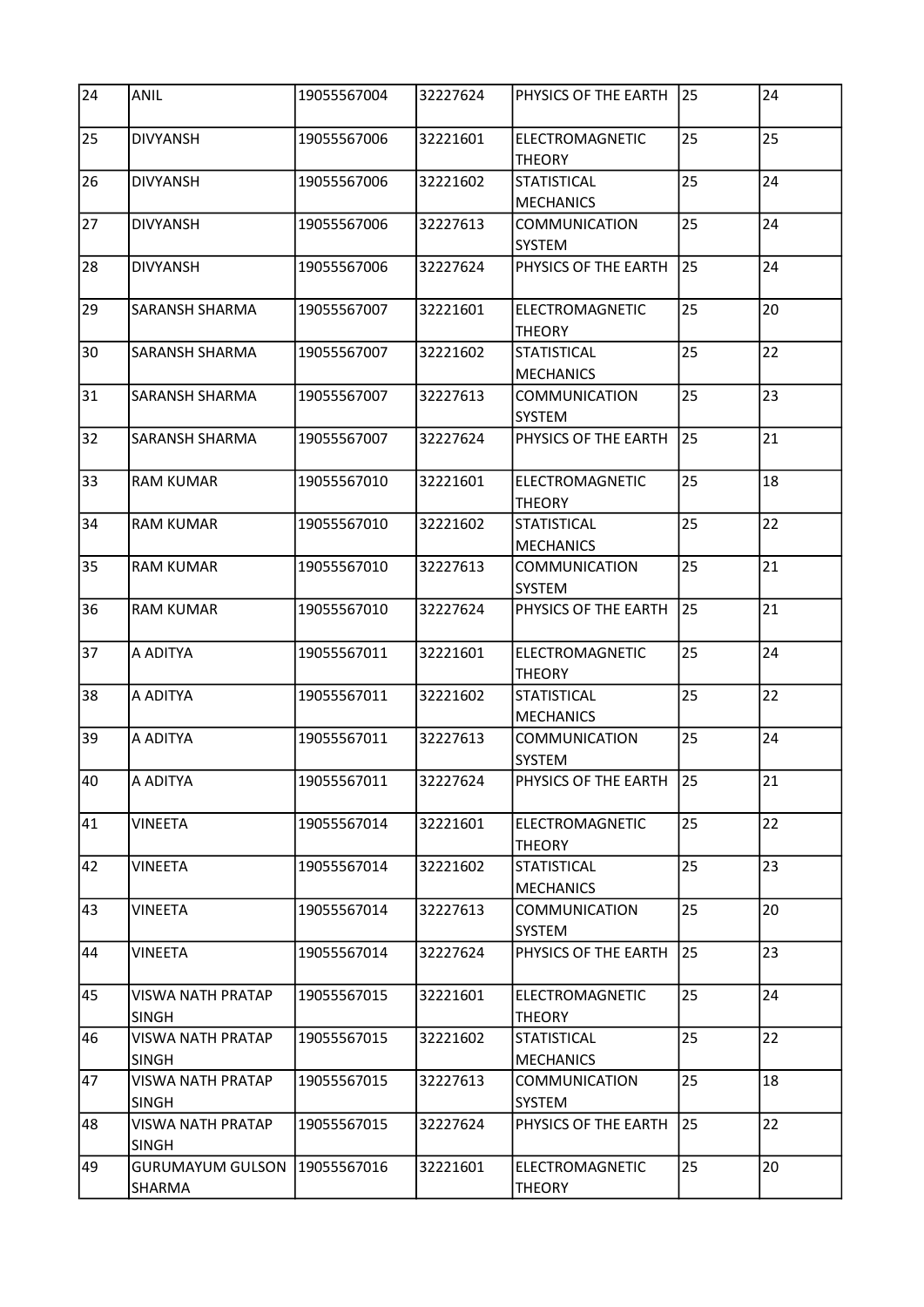| 50 | GURUMAYUM GULSON   19055567016<br>SHARMA |             | 32221602 | <b>STATISTICAL</b><br><b>MECHANICS</b>  | 25 | 21 |
|----|------------------------------------------|-------------|----------|-----------------------------------------|----|----|
| 51 | <b>GURUMAYUM GULSON</b><br><b>SHARMA</b> | 19055567016 | 32227613 | <b>COMMUNICATION</b><br>SYSTEM          | 25 | 15 |
| 52 | <b>GURUMAYUM GULSON</b><br>SHARMA        | 19055567016 | 32227624 | PHYSICS OF THE EARTH                    | 25 | 22 |
| 53 | <b>RITIK KUMAR</b>                       | 19055567017 | 32221601 | ELECTROMAGNETIC<br><b>THEORY</b>        | 25 | 18 |
| 54 | <b>RITIK KUMAR</b>                       | 19055567017 | 32221602 | <b>STATISTICAL</b><br><b>MECHANICS</b>  | 25 | 15 |
| 55 | <b>RITIK KUMAR</b>                       | 19055567017 | 32227613 | <b>COMMUNICATION</b><br><b>SYSTEM</b>   | 25 | 23 |
| 56 | <b>RITIK KUMAR</b>                       | 19055567017 | 32227624 | PHYSICS OF THE EARTH                    | 25 | 18 |
| 57 | KARTIKEYAN THAKUR                        | 19055567018 | 32221601 | <b>ELECTROMAGNETIC</b><br><b>THEORY</b> | 25 | 15 |
| 58 | KARTIKEYAN THAKUR                        | 19055567018 | 32221602 | <b>STATISTICAL</b><br><b>MECHANICS</b>  | 25 | 21 |
| 59 | KARTIKEYAN THAKUR                        | 19055567018 | 32227613 | <b>COMMUNICATION</b><br>SYSTEM          | 25 | 21 |
| 60 | <b>KARTIKEYAN THAKUR</b>                 | 19055567018 | 32227624 | PHYSICS OF THE EARTH                    | 25 | 22 |
| 61 | <b>ANIK SHARMA</b>                       | 19055567019 | 32221601 | ELECTROMAGNETIC<br><b>THEORY</b>        | 25 | 24 |
| 62 | <b>ANIK SHARMA</b>                       | 19055567019 | 32221602 | <b>STATISTICAL</b><br><b>MECHANICS</b>  | 25 | 24 |
| 63 | <b>ANIK SHARMA</b>                       | 19055567019 | 32227613 | <b>COMMUNICATION</b><br>SYSTEM          | 25 | 24 |
| 64 | <b>ANIK SHARMA</b>                       | 19055567019 | 32227624 | PHYSICS OF THE EARTH                    | 25 | 24 |
| 65 | <b>MOHIT BHALOTIA</b>                    | 19055567020 | 32221601 | ELECTROMAGNETIC<br><b>THEORY</b>        | 25 | 17 |
| 66 | <b>MOHIT BHALOTIA</b>                    | 19055567020 | 32221602 | <b>STATISTICAL</b><br><b>MECHANICS</b>  | 25 | 20 |
| 67 | MOHIT BHALOTIA                           | 19055567020 | 32227613 | COMMUNICATION<br>SYSTEM                 | 25 | 16 |
| 68 | MOHIT BHALOTIA                           | 19055567020 | 32227624 | PHYSICS OF THE EARTH                    | 25 | 23 |
| 69 | <b>NAVEEN DHAYAL</b>                     | 19055567021 | 32221601 | ELECTROMAGNETIC<br><b>THEORY</b>        | 25 | 16 |
| 70 | <b>NAVEEN DHAYAL</b>                     | 19055567021 | 32221602 | <b>STATISTICAL</b><br><b>MECHANICS</b>  | 25 | 21 |
| 71 | <b>NAVEEN DHAYAL</b>                     | 19055567021 | 32227613 | COMMUNICATION<br><b>SYSTEM</b>          | 25 | 18 |
| 72 | <b>NAVEEN DHAYAL</b>                     | 19055567021 | 32227624 | PHYSICS OF THE EARTH                    | 25 | 23 |
| 73 | <b>DIVYAN TAK</b>                        | 19055567023 | 32221601 | ELECTROMAGNETIC<br><b>THEORY</b>        | 25 | 25 |
| 74 | <b>DIVYAN TAK</b>                        | 19055567023 | 32221602 | STATISTICAL<br><b>MECHANICS</b>         | 25 | 24 |
| 75 | <b>DIVYAN TAK</b>                        | 19055567023 | 32227613 | COMMUNICATION<br>SYSTEM                 | 25 | 24 |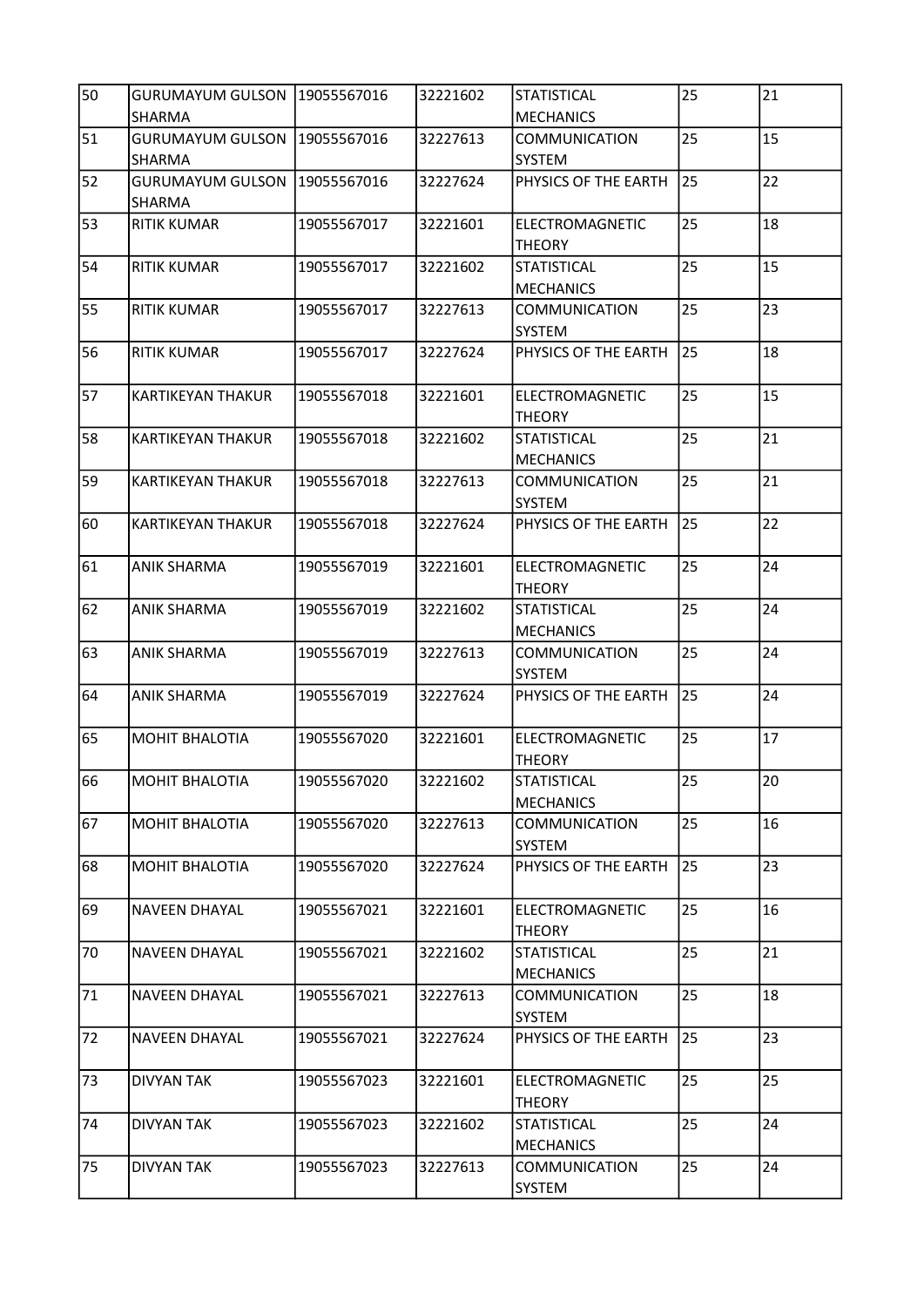| 76  | <b>DIVYAN TAK</b>            | 19055567023 | 32227624 | PHYSICS OF THE EARTH                   | 25 | 24 |
|-----|------------------------------|-------------|----------|----------------------------------------|----|----|
| 77  | <b>ASHWANI KUMAR</b>         | 19055567024 | 32221601 | ELECTROMAGNETIC<br><b>THEORY</b>       | 25 | 15 |
| 78  | <b>ASHWANI KUMAR</b>         | 19055567024 | 32221602 | <b>STATISTICAL</b><br><b>MECHANICS</b> | 25 | 18 |
| 79  | ASHWANI KUMAR                | 19055567024 | 32227613 | <b>COMMUNICATION</b><br>SYSTEM         | 25 | 10 |
| 80  | <b>ASHWANI KUMAR</b>         | 19055567024 | 32227624 | PHYSICS OF THE EARTH                   | 25 | 20 |
| 81  | <b>VED PRAKASH SHARMA</b>    | 19055567026 | 32221601 | ELECTROMAGNETIC<br><b>THEORY</b>       | 25 | 24 |
| 82  | VED PRAKASH SHARMA           | 19055567026 | 32221602 | <b>STATISTICAL</b><br><b>MECHANICS</b> | 25 | 24 |
| 83  | <b>VED PRAKASH SHARMA</b>    | 19055567026 | 32227613 | <b>COMMUNICATION</b><br>SYSTEM         | 25 | 19 |
| 84  | <b>VED PRAKASH SHARMA</b>    | 19055567026 | 32227624 | PHYSICS OF THE EARTH                   | 25 | 24 |
| 85  | <b>ROHIT KUMAR</b>           | 19055567027 | 32221601 | ELECTROMAGNETIC<br><b>THEORY</b>       | 25 | 24 |
| 86  | <b>ROHIT KUMAR</b>           | 19055567027 | 32221602 | <b>STATISTICAL</b><br><b>MECHANICS</b> | 25 | 23 |
| 87  | <b>ROHIT KUMAR</b>           | 19055567027 | 32227613 | <b>COMMUNICATION</b><br><b>SYSTEM</b>  | 25 | 17 |
| 88  | <b>ROHIT KUMAR</b>           | 19055567027 | 32227624 | PHYSICS OF THE EARTH                   | 25 | 23 |
| 89  | <b>UMAMA ANSARI</b>          | 19055567028 | 32221601 | ELECTROMAGNETIC<br><b>THEORY</b>       | 25 | 24 |
| 90  | UMAMA ANSARI                 | 19055567028 | 32221602 | <b>STATISTICAL</b><br><b>MECHANICS</b> | 25 | 12 |
| 91  | <b>UMAMA ANSARI</b>          | 19055567028 | 32227613 | <b>COMMUNICATION</b><br>SYSTEM         | 25 | 22 |
| 92  | UMAMA ANSARI                 | 19055567028 | 32227624 | PHYSICS OF THE EARTH                   | 25 | 16 |
| 93  | SOURABH KUMAR                | 19055567029 | 32221601 | ELECTROMAGNETIC<br><b>THEORY</b>       | 25 | 22 |
| 94  | SOURABH KUMAR                | 19055567029 | 32221602 | <b>STATISTICAL</b><br><b>MECHANICS</b> | 25 | 19 |
| 95  | SOURABH KUMAR                | 19055567029 | 32227613 | COMMUNICATION<br>SYSTEM                | 25 | 16 |
| 96  | <b>SOURABH KUMAR</b>         | 19055567029 | 32227624 | PHYSICS OF THE EARTH                   | 25 | 20 |
| 97  | MAYANGLAMBAM<br><b>PARIS</b> | 19055567030 | 32221601 | ELECTROMAGNETIC<br><b>THEORY</b>       | 25 | 15 |
| 98  | MAYANGLAMBAM<br><b>PARIS</b> | 19055567030 | 32221602 | <b>STATISTICAL</b><br><b>MECHANICS</b> | 25 | 22 |
| 99  | MAYANGLAMBAM<br><b>PARIS</b> | 19055567030 | 32227613 | COMMUNICATION<br>SYSTEM                | 25 | 19 |
| 100 | MAYANGLAMBAM<br><b>PARIS</b> | 19055567030 | 32227624 | PHYSICS OF THE EARTH                   | 25 | 22 |
| 101 | SOURAV SINGH YADAV           | 19055567031 | 32221601 | ELECTROMAGNETIC<br><b>THEORY</b>       | 25 | 24 |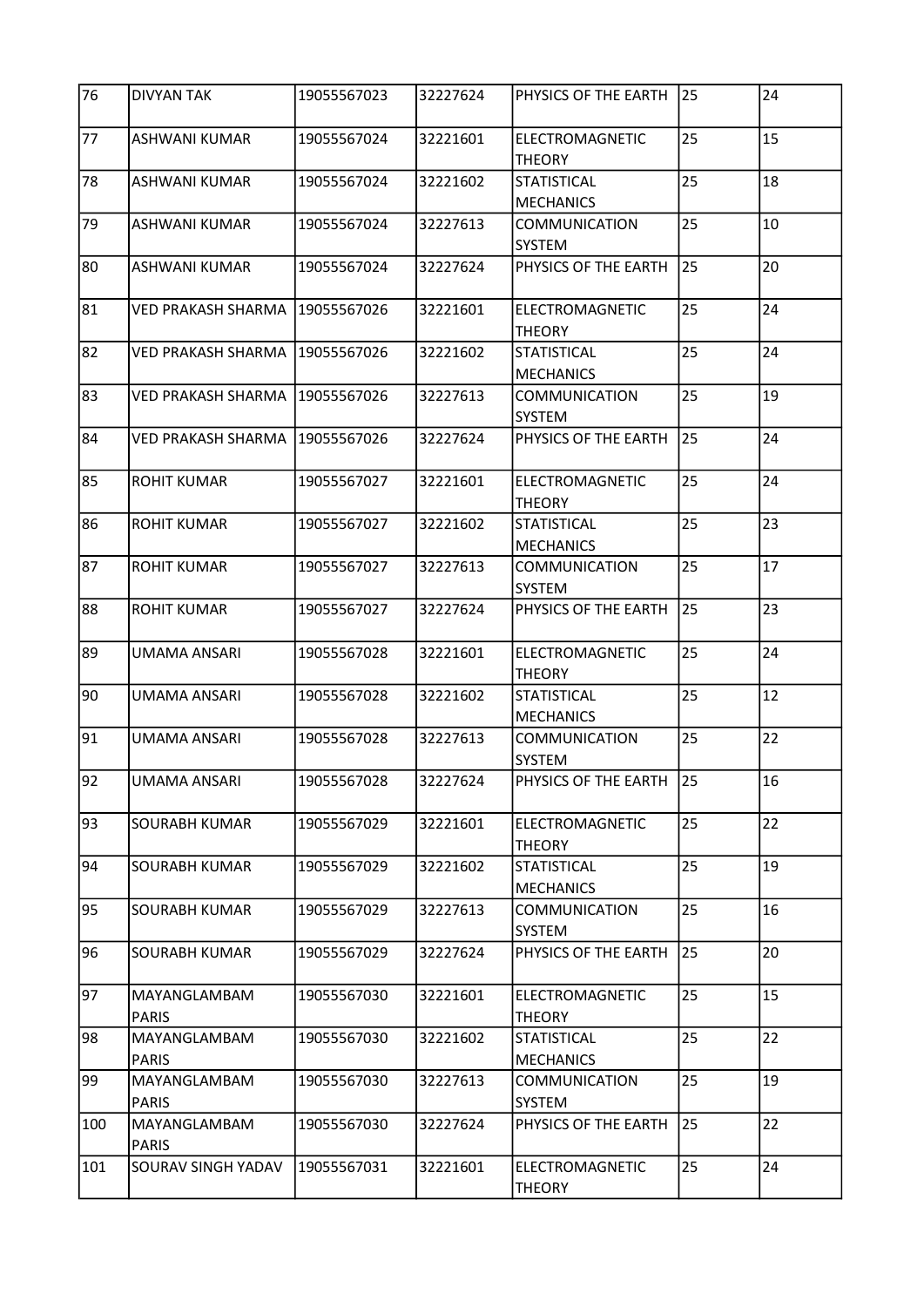| 102              | SOURAV SINGH YADAV  | 19055567031 | 32221602 | <b>STATISTICAL</b><br><b>MECHANICS</b> | 25              | 22 |
|------------------|---------------------|-------------|----------|----------------------------------------|-----------------|----|
| 103              | SOURAV SINGH YADAV  | 19055567031 | 32227613 | COMMUNICATION<br><b>SYSTEM</b>         | 25              | 22 |
| 104              | SOURAV SINGH YADAV  | 19055567031 | 32227624 | PHYSICS OF THE EARTH                   | 25              | 22 |
| 105              | <b>ANKIT</b>        | 19055567033 | 32221601 | ELECTROMAGNETIC<br><b>THEORY</b>       | 25              | 15 |
| 106              | <b>ANKIT</b>        | 19055567033 | 32221602 | STATISTICAL<br><b>MECHANICS</b>        | 25              | 20 |
| 107              | <b>ANKIT</b>        | 19055567033 | 32227613 | COMMUNICATION<br>SYSTEM                | 25              | 23 |
| 108              | <b>ANKIT</b>        | 19055567033 | 32227624 | PHYSICS OF THE EARTH                   | 25              | 21 |
| 109              | <b>SUDHIR KUMAR</b> | 19055567035 | 32221601 | ELECTROMAGNETIC<br><b>THEORY</b>       | 25              | 24 |
| 110              | <b>SUDHIR KUMAR</b> | 19055567035 | 32221602 | <b>STATISTICAL</b><br><b>MECHANICS</b> | 25              | 17 |
| 111              | <b>SUDHIR KUMAR</b> | 19055567035 | 32227613 | <b>COMMUNICATION</b><br>SYSTEM         | 25              | 19 |
| 112              | <b>SUDHIR KUMAR</b> | 19055567035 | 32227624 | PHYSICS OF THE EARTH                   | 25              | 18 |
| 113              | SAHIL               | 19055567036 | 32221601 | ELECTROMAGNETIC<br><b>THEORY</b>       | 25              | 22 |
| 114              | SAHIL               | 19055567036 | 32221602 | <b>STATISTICAL</b><br><b>MECHANICS</b> | 25              | 17 |
| 115              | SAHIL               | 19055567036 | 32227613 | COMMUNICATION<br>SYSTEM                | 25              | 17 |
| 116              | SAHIL               | 19055567036 | 32227624 | PHYSICS OF THE EARTH                   | 25              | 18 |
| 117              | ANSHUMAN MANRAL     | 19055567037 | 32221601 | ELECTROMAGNETIC<br><b>THEORY</b>       | 25              | 20 |
| $\overline{118}$ | ANSHUMAN MANRAL     | 19055567037 | 32221602 | ISTATISTICAL<br><b>MECHANICS</b>       | $\overline{25}$ | 17 |
| 119              | ANSHUMAN MANRAL     | 19055567037 | 32227613 | COMMUNICATION<br>SYSTEM                | 25              | 17 |
| 120              | ANSHUMAN MANRAL     | 19055567037 | 32227624 | PHYSICS OF THE EARTH                   | 25              | 22 |
| 121              | <b>NITISH</b>       | 19055567038 | 32221601 | ELECTROMAGNETIC<br><b>THEORY</b>       | 25              | 24 |
| 122              | <b>NITISH</b>       | 19055567038 | 32221602 | <b>STATISTICAL</b><br><b>MECHANICS</b> | 25              | 20 |
| 123              | <b>NITISH</b>       | 19055567038 | 32227613 | COMMUNICATION<br>SYSTEM                | 25              | 18 |
| 124              | <b>NITISH</b>       | 19055567038 | 32227624 | PHYSICS OF THE EARTH                   | 25              | 23 |
| 125              | <b>NISHANT PAL</b>  | 19055567039 | 32221601 | ELECTROMAGNETIC<br><b>THEORY</b>       | 25              | 24 |
| 126              | <b>NISHANT PAL</b>  | 19055567039 | 32221602 | <b>STATISTICAL</b><br><b>MECHANICS</b> | 25              | 16 |
| 127              | <b>NISHANT PAL</b>  | 19055567039 | 32227613 | COMMUNICATION<br>SYSTEM                | 25              | 0  |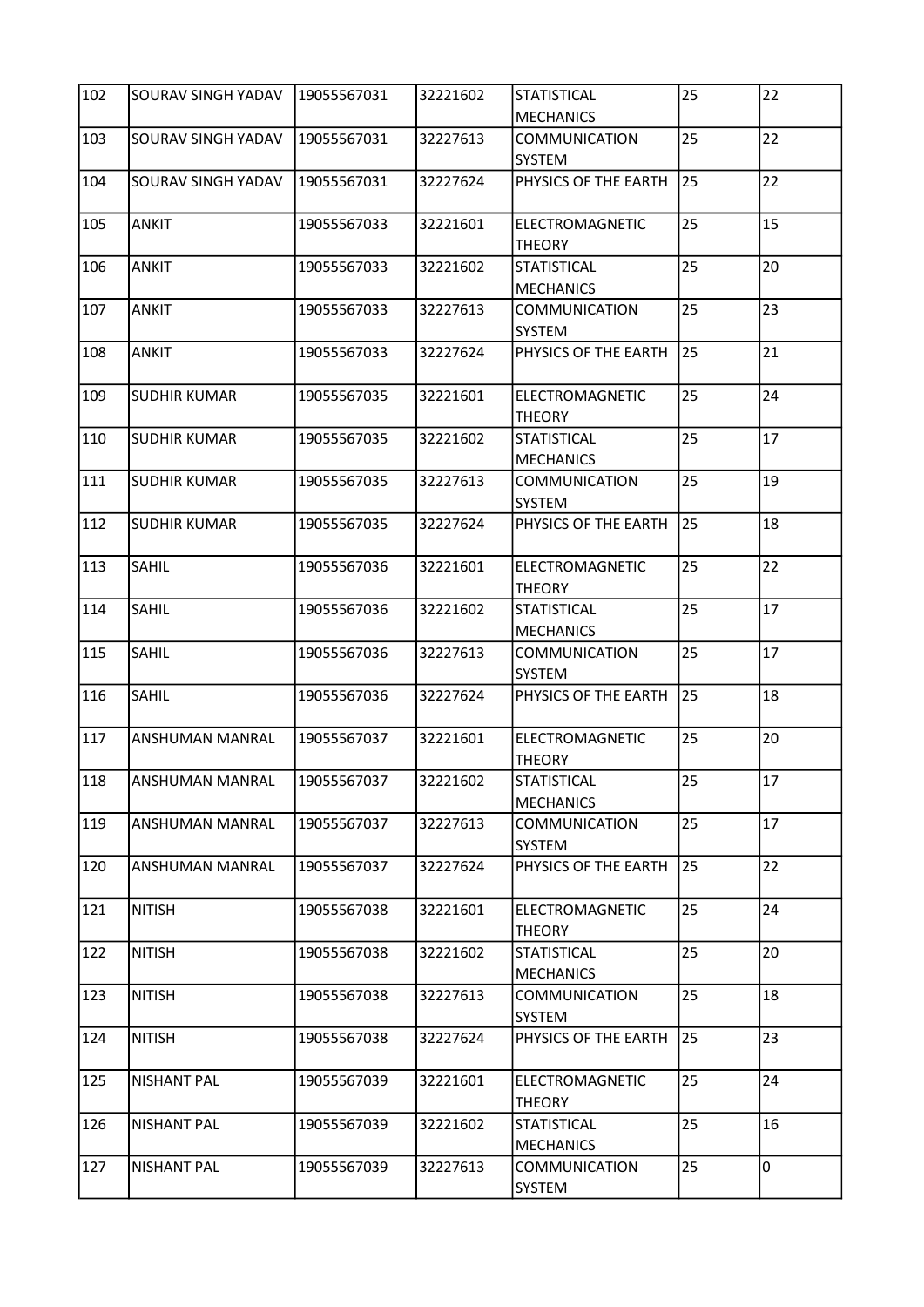| 128 | <b>NISHANT PAL</b>       | 19055567039 | 32227624 | PHYSICS OF THE EARTH                   | 25 | 22 |
|-----|--------------------------|-------------|----------|----------------------------------------|----|----|
| 129 | ROHIT KUMAR YADAV        | 19055567040 | 32221601 | ELECTROMAGNETIC<br><b>THEORY</b>       | 25 | 23 |
| 130 | ROHIT KUMAR YADAV        | 19055567040 | 32221602 | <b>STATISTICAL</b><br><b>MECHANICS</b> | 25 | 17 |
| 131 | ROHIT KUMAR YADAV        | 19055567040 | 32227613 | <b>COMMUNICATION</b><br><b>SYSTEM</b>  | 25 | 20 |
| 132 | ROHIT KUMAR YADAV        | 19055567040 | 32227624 | PHYSICS OF THE EARTH                   | 25 | 24 |
| 133 | <b>AMIT KUMAR TIWARI</b> | 19055567041 | 32221601 | ELECTROMAGNETIC<br><b>THEORY</b>       | 25 | 22 |
| 134 | AMIT KUMAR TIWARI        | 19055567041 | 32221602 | <b>STATISTICAL</b><br><b>MECHANICS</b> | 25 | 20 |
| 135 | AMIT KUMAR TIWARI        | 19055567041 | 32227613 | <b>COMMUNICATION</b><br><b>SYSTEM</b>  | 25 | 24 |
| 136 | AMIT KUMAR TIWARI        | 19055567041 | 32227624 | PHYSICS OF THE EARTH                   | 25 | 23 |
| 137 | <b>ARUN JAIPURIA</b>     | 19055567043 | 32221601 | ELECTROMAGNETIC<br><b>THEORY</b>       | 25 | 22 |
| 138 | <b>ARUN JAIPURIA</b>     | 19055567043 | 32221602 | <b>STATISTICAL</b><br><b>MECHANICS</b> | 25 | 18 |
| 139 | <b>ARUN JAIPURIA</b>     | 19055567043 | 32227613 | <b>COMMUNICATION</b><br><b>SYSTEM</b>  | 25 | 19 |
| 140 | <b>ARUN JAIPURIA</b>     | 19055567043 | 32227624 | PHYSICS OF THE EARTH                   | 25 | 23 |
| 141 | ANURAG                   | 19055567044 | 32221601 | ELECTROMAGNETIC<br><b>THEORY</b>       | 25 | 22 |
| 142 | <b>ANURAG</b>            | 19055567044 | 32221602 | <b>STATISTICAL</b><br><b>MECHANICS</b> | 25 | 17 |
| 143 | ANURAG                   | 19055567044 | 32227613 | <b>COMMUNICATION</b><br>SYSTEM         | 25 | 18 |
| 144 | ANURAG                   | 19055567044 | 32227624 | PHYSICS OF THE EARTH                   | 25 | 22 |
| 145 | <b>MANISH VERMA</b>      | 19055567045 | 32221601 | ELECTROMAGNETIC<br><b>THEORY</b>       | 25 | 20 |
| 146 | <b>MANISH VERMA</b>      | 19055567045 | 32221602 | <b>STATISTICAL</b><br><b>MECHANICS</b> | 25 | 22 |
| 147 | <b>MANISH VERMA</b>      | 19055567045 | 32227613 | <b>COMMUNICATION</b><br>SYSTEM         | 25 | 21 |
| 148 | <b>MANISH VERMA</b>      | 19055567045 | 32227624 | PHYSICS OF THE EARTH                   | 25 | 24 |
| 149 | PRINCE GAUTAM            | 19055567046 | 32221601 | ELECTROMAGNETIC<br><b>THEORY</b>       | 25 | 24 |
| 150 | PRINCE GAUTAM            | 19055567046 | 32221602 | <b>STATISTICAL</b><br><b>MECHANICS</b> | 25 | 19 |
| 151 | PRINCE GAUTAM            | 19055567046 | 32227613 | COMMUNICATION<br>SYSTEM                | 25 | 24 |
| 152 | PRINCE GAUTAM            | 19055567046 | 32227624 | PHYSICS OF THE EARTH                   | 25 | 24 |
| 153 | <b>ARUN SAINI</b>        | 19055567048 | 32221601 | ELECTROMAGNETIC<br><b>THEORY</b>       | 25 | 15 |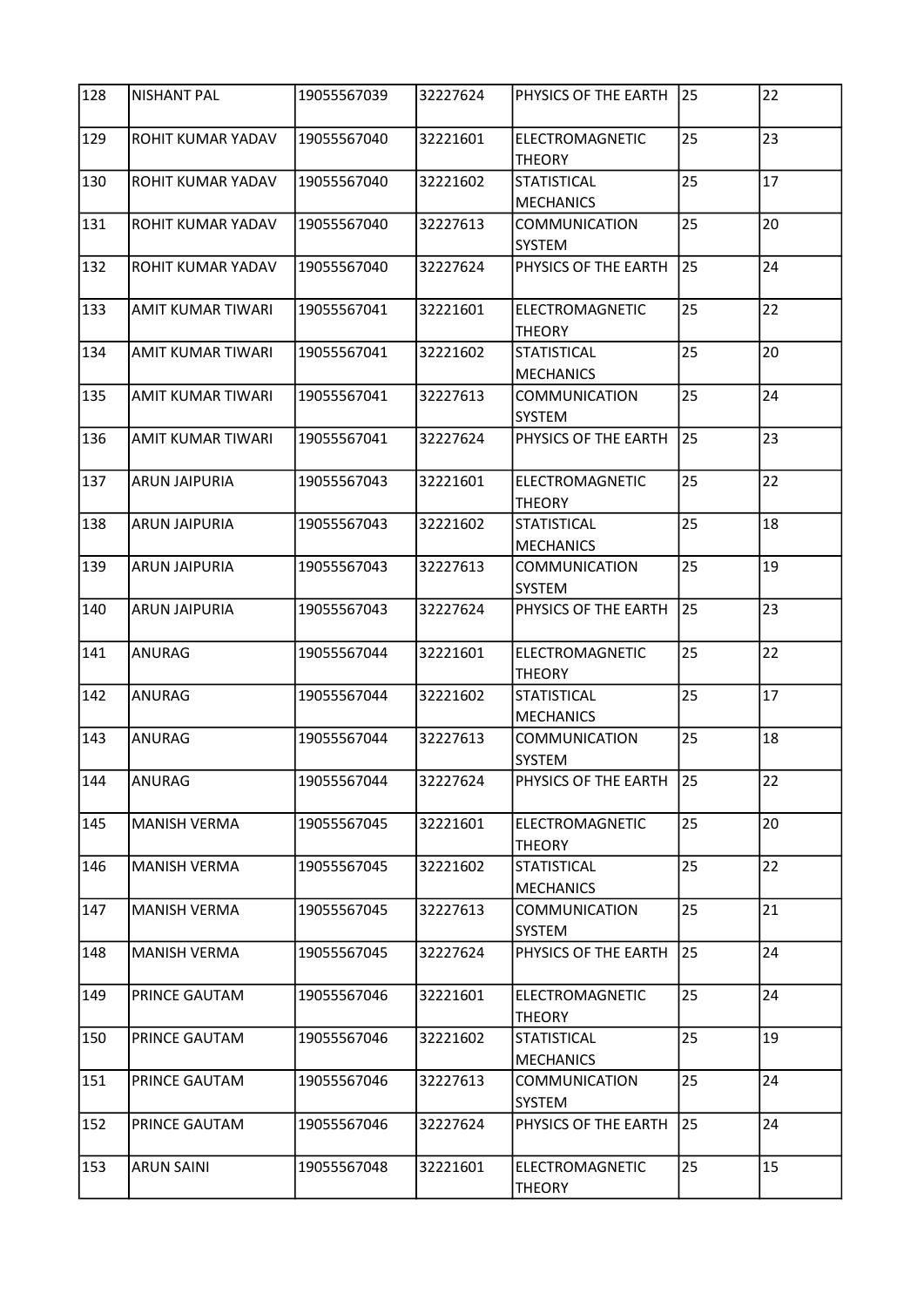| 154              | <b>ARUN SAINI</b>                | 19055567048 | 32221602 | <b>STATISTICAL</b><br><b>MECHANICS</b>  | 25 | l0             |
|------------------|----------------------------------|-------------|----------|-----------------------------------------|----|----------------|
| 155              | <b>ARUN SAINI</b>                | 19055567048 | 32227613 | <b>COMMUNICATION</b><br>SYSTEM          | 25 | $\overline{0}$ |
| 156              | <b>ARUN SAINI</b>                | 19055567048 | 32227624 | PHYSICS OF THE EARTH                    | 25 | 20             |
| 157              | ANKIT KUMAR MAURYA 19055567049   |             | 32221601 | ELECTROMAGNETIC<br><b>THEORY</b>        | 25 | 20             |
| 158              | ANKIT KUMAR MAURYA 19055567049   |             | 32221602 | <b>STATISTICAL</b><br><b>MECHANICS</b>  | 25 | 16             |
| 159              | ANKIT KUMAR MAURYA 19055567049   |             | 32227613 | <b>COMMUNICATION</b><br><b>SYSTEM</b>   | 25 | 18             |
| 160              | ANKIT KUMAR MAURYA   19055567049 |             | 32227624 | PHYSICS OF THE EARTH                    | 25 | 19             |
| 161              | <b>RAKESH</b>                    | 19055567050 | 32221601 | <b>ELECTROMAGNETIC</b><br><b>THEORY</b> | 25 | 17             |
| 162              | RAKESH                           | 19055567050 | 32221602 | <b>STATISTICAL</b><br><b>MECHANICS</b>  | 25 | 15             |
| 163              | <b>RAKESH</b>                    | 19055567050 | 32227613 | COMMUNICATION<br><b>SYSTEM</b>          | 25 | 19             |
| 164              | <b>RAKESH</b>                    | 19055567050 | 32227624 | PHYSICS OF THE EARTH                    | 25 | 20             |
| 165              | <b>AARTIM SAHANIYA</b>           | 19055567052 | 32221601 | ELECTROMAGNETIC<br><b>THEORY</b>        | 25 | 21             |
| 166              | AARTIM SAHANIYA                  | 19055567052 | 32221602 | <b>STATISTICAL</b><br><b>MECHANICS</b>  | 25 | 21             |
| 167              | <b>AARTIM SAHANIYA</b>           | 19055567052 | 32227613 | <b>COMMUNICATION</b><br>SYSTEM          | 25 | 23             |
| 168              | AARTIM SAHANIYA                  | 19055567052 | 32227624 | PHYSICS OF THE EARTH                    | 25 | 23             |
| 169              | <b>ABHINAV NAUTIYAL</b>          | 19055567053 | 32221601 | ELECTROMAGNETIC<br><b>THEORY</b>        | 25 | 24             |
| $\overline{170}$ | <b>ABHINAV NAUTIYAL</b>          | 19055567053 | 32221602 | <b>STATISTICAL</b><br><b>MECHANICS</b>  | 25 | 18             |
| 171              | <b>ABHINAV NAUTIYAL</b>          | 19055567053 | 32227613 | COMMUNICATION<br>SYSTEM                 | 25 | 22             |
| 172              | <b>ABHINAV NAUTIYAL</b>          | 19055567053 | 32227624 | PHYSICS OF THE EARTH                    | 25 | 24             |
| 173              | ANUKUL                           | 19055567054 | 32221601 | ELECTROMAGNETIC<br><b>THEORY</b>        | 25 | 25             |
| 174              | ANUKUL                           | 19055567054 | 32221602 | <b>STATISTICAL</b><br><b>MECHANICS</b>  | 25 | 21             |
| 175              | ANUKUL                           | 19055567054 | 32227613 | COMMUNICATION<br><b>SYSTEM</b>          | 25 | 23             |
| 176              | ANUKUL                           | 19055567054 | 32227626 | <b>CLASSICAL DYNAMICS</b>               | 25 | 0              |
| 177              | ADITYA KUMAR SINGH               | 19055567055 | 32221601 | ELECTROMAGNETIC<br><b>THEORY</b>        | 25 | 25             |
| 178              | ADITYA KUMAR SINGH               | 19055567055 | 32221602 | STATISTICAL<br><b>MECHANICS</b>         | 25 | 19             |
| 179              | ADITYA KUMAR SINGH               | 19055567055 | 32227613 | COMMUNICATION<br>SYSTEM                 | 25 | 24             |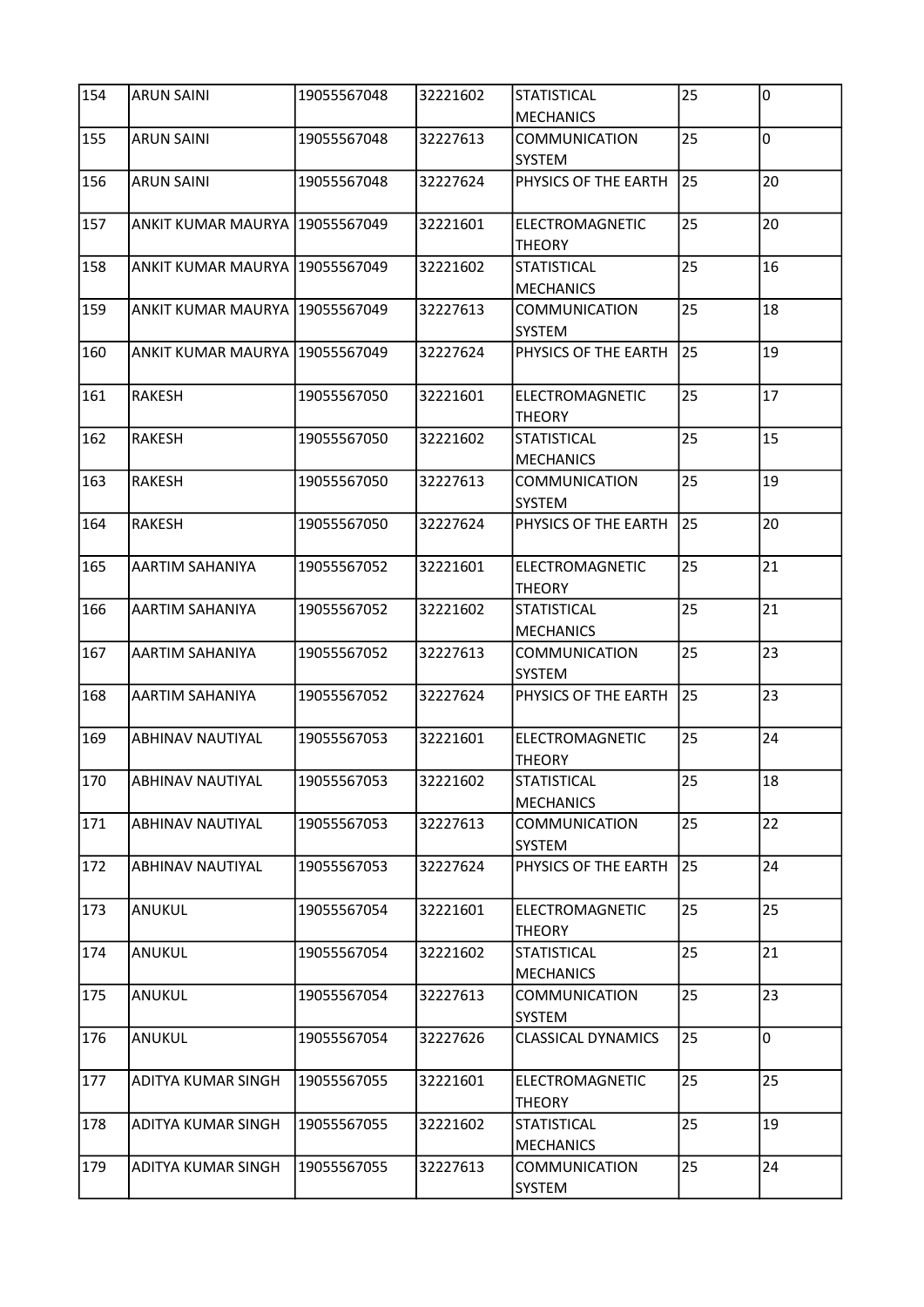| 180 | <b>ADITYA KUMAR SINGH</b>         | 19055567055 | 32227624 | PHYSICS OF THE EARTH                   | 25 | 22             |
|-----|-----------------------------------|-------------|----------|----------------------------------------|----|----------------|
| 181 | <b>ANKIT PANDEY</b>               | 19055567056 | 32221601 | ELECTROMAGNETIC<br><b>THEORY</b>       | 25 | 21             |
| 182 | <b>ANKIT PANDEY</b>               | 19055567056 | 32221602 | <b>STATISTICAL</b><br><b>MECHANICS</b> | 25 | 17             |
| 183 | <b>ANKIT PANDEY</b>               | 19055567056 | 32227613 | <b>COMMUNICATION</b><br>SYSTEM         | 25 | 18             |
| 184 | <b>ANKIT PANDEY</b>               | 19055567056 | 32227626 | <b>CLASSICAL DYNAMICS</b>              | 25 | $\overline{0}$ |
| 185 | <b>HEMANT KUMAR</b>               | 19055567057 | 32221601 | ELECTROMAGNETIC<br><b>THEORY</b>       | 25 | 20             |
| 186 | <b>HEMANT KUMAR</b>               | 19055567057 | 32221602 | <b>STATISTICAL</b><br><b>MECHANICS</b> | 25 | 22             |
| 187 | <b>HEMANT KUMAR</b>               | 19055567057 | 32227613 | COMMUNICATION<br>SYSTEM                | 25 | 23             |
| 188 | <b>HEMANT KUMAR</b>               | 19055567057 | 32227626 | <b>CLASSICAL DYNAMICS</b>              | 25 | $\overline{0}$ |
| 189 | <b>KARTIK SHARMA</b>              | 19055567058 | 32221601 | ELECTROMAGNETIC<br><b>THEORY</b>       | 25 | 25             |
| 190 | <b>KARTIK SHARMA</b>              | 19055567058 | 32221602 | <b>STATISTICAL</b><br><b>MECHANICS</b> | 25 | 23             |
| 191 | <b>KARTIK SHARMA</b>              | 19055567058 | 32227613 | COMMUNICATION<br>SYSTEM                | 25 | 22             |
| 192 | <b>KARTIK SHARMA</b>              | 19055567058 | 32227624 | PHYSICS OF THE EARTH                   | 25 | 23             |
| 193 | SHASHANK SRIVASTAVA 19055567059   |             | 32221601 | ELECTROMAGNETIC<br><b>THEORY</b>       | 25 | 22             |
| 194 | SHASHANK SRIVASTAVA 19055567059   |             | 32221602 | <b>STATISTICAL</b><br><b>MECHANICS</b> | 25 | 21             |
| 195 | SHASHANK SRIVASTAVA   19055567059 |             | 32227613 | <b>COMMUNICATION</b><br>SYSTEM         | 25 | 18             |
| 196 | SHASHANK SRIVASTAVA 19055567059   |             | 32227624 | PHYSICS OF THE EARTH                   | 25 | 23             |
| 197 | PRATEEK PANDEY                    | 19055567060 | 32221601 | ELECTROMAGNETIC<br><b>THEORY</b>       | 25 | 20             |
| 198 | PRATEEK PANDEY                    | 19055567060 | 32221602 | <b>STATISTICAL</b><br><b>MECHANICS</b> | 25 | 22             |
| 199 | PRATEEK PANDEY                    | 19055567060 | 32227613 | COMMUNICATION<br>SYSTEM                | 25 | $\overline{0}$ |
| 200 | PRATEEK PANDEY                    | 19055567060 | 32227624 | PHYSICS OF THE EARTH                   | 25 | 21             |
| 201 | AADARSH KUMAR                     | 19055567061 | 32221601 | ELECTROMAGNETIC<br>THEORY              | 25 | 25             |
| 202 | AADARSH KUMAR                     | 19055567061 | 32221602 | STATISTICAL<br><b>MECHANICS</b>        | 25 | 22             |
| 203 | AADARSH KUMAR                     | 19055567061 | 32227613 | COMMUNICATION<br>SYSTEM                | 25 | 22             |
| 204 | AADARSH KUMAR                     | 19055567061 | 32227624 | PHYSICS OF THE EARTH                   | 25 | 23             |
| 205 | RAVI KUMAR GOND                   | 19055567062 | 32221601 | ELECTROMAGNETIC<br><b>THEORY</b>       | 25 | 15             |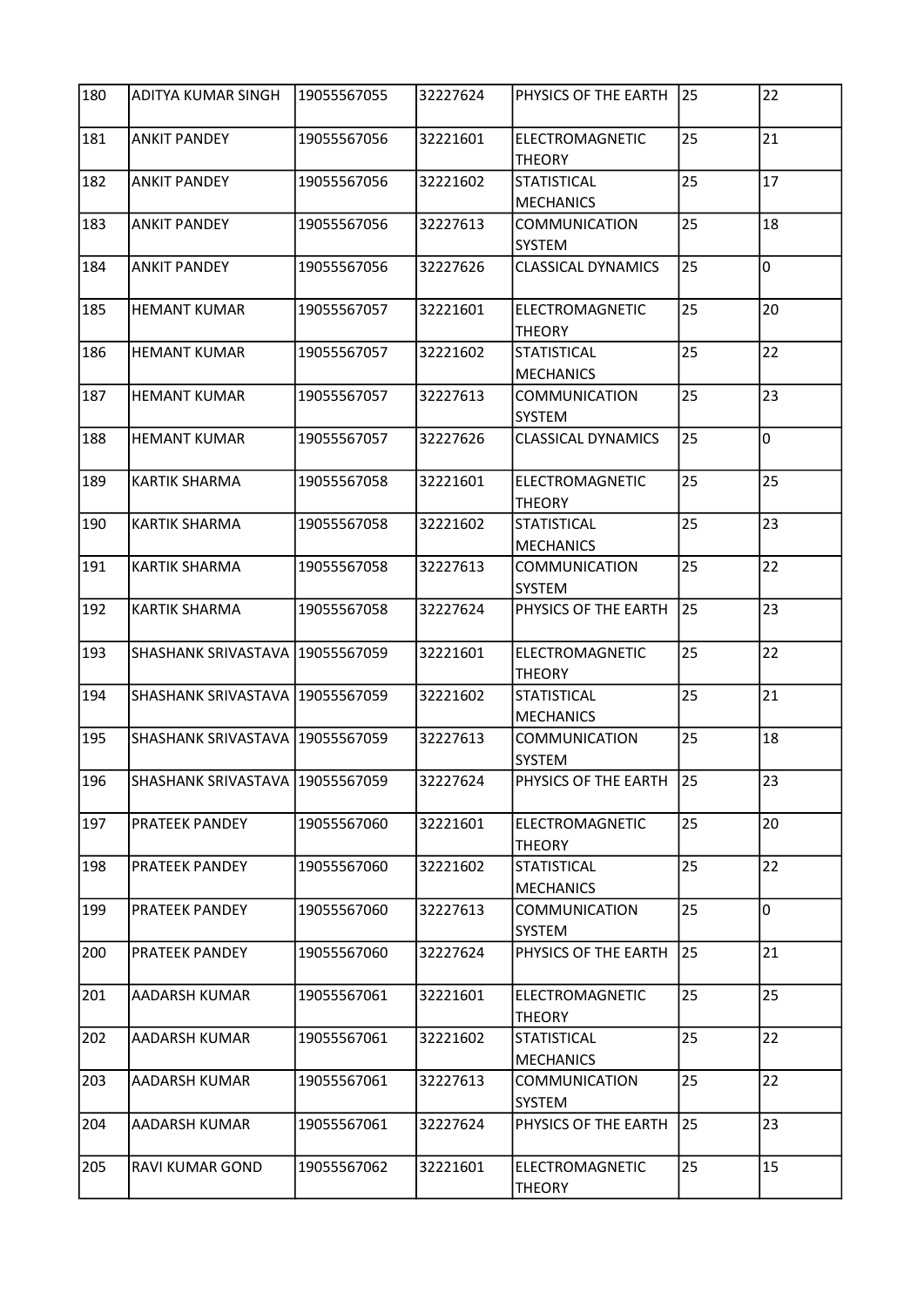| 206              | RAVI KUMAR GOND          | 19055567062 | 32221602 | <b>STATISTICAL</b><br><b>MECHANICS</b> | 25              | 16 |
|------------------|--------------------------|-------------|----------|----------------------------------------|-----------------|----|
| 207              | RAVI KUMAR GOND          | 19055567062 | 32227613 | COMMUNICATION<br><b>SYSTEM</b>         | 25              | 18 |
| 208              | <b>RAVI KUMAR GOND</b>   | 19055567062 | 32227624 | PHYSICS OF THE EARTH                   | 25              | 24 |
| 209              | PRIYANSHU SHARMA         | 19055567063 | 32221601 | ELECTROMAGNETIC<br><b>THEORY</b>       | 25              | 25 |
| 210              | PRIYANSHU SHARMA         | 19055567063 | 32221602 | <b>STATISTICAL</b><br><b>MECHANICS</b> | 25              | 22 |
| 211              | PRIYANSHU SHARMA         | 19055567063 | 32227613 | <b>COMMUNICATION</b><br>SYSTEM         | 25              | 24 |
| 212              | PRIYANSHU SHARMA         | 19055567063 | 32227624 | PHYSICS OF THE EARTH                   | 25              | 24 |
| 213              | <b>RHITOM DATTA</b>      | 19055567064 | 32221601 | ELECTROMAGNETIC<br><b>THEORY</b>       | 25              | 25 |
| 214              | <b>RHITOM DATTA</b>      | 19055567064 | 32221602 | <b>STATISTICAL</b><br><b>MECHANICS</b> | 25              | 24 |
| 215              | RHITOM DATTA             | 19055567064 | 32227613 | <b>COMMUNICATION</b><br>SYSTEM         | 25              | 24 |
| 216              | <b>RHITOM DATTA</b>      | 19055567064 | 32227624 | PHYSICS OF THE EARTH                   | 25              | 24 |
| 217              | <b>HARDIK GUPTA</b>      | 19055567065 | 32221601 | ELECTROMAGNETIC<br><b>THEORY</b>       | 25              | 24 |
| 218              | <b>HARDIK GUPTA</b>      | 19055567065 | 32221602 | <b>STATISTICAL</b><br><b>MECHANICS</b> | 25              | 23 |
| 219              | <b>HARDIK GUPTA</b>      | 19055567065 | 32227613 | <b>COMMUNICATION</b><br>SYSTEM         | 25              | 24 |
| 220              | <b>HARDIK GUPTA</b>      | 19055567065 | 32227624 | PHYSICS OF THE EARTH                   | 25              | 23 |
| 221              | ABHINAY KUMAR JHA        | 19055567067 | 32221601 | ELECTROMAGNETIC<br><b>THEORY</b>       | 25              | 20 |
| $\overline{222}$ | <b>ABHINAY KUMAR JHA</b> | 19055567067 | 32221602 | ISTATISTICAL<br><b>MECHANICS</b>       | $\overline{25}$ | 21 |
| 223              | ABHINAY KUMAR JHA        | 19055567067 | 32227613 | COMMUNICATION<br>SYSTEM                | 25              | 23 |
| 224              | ABHINAY KUMAR JHA        | 19055567067 | 32227624 | PHYSICS OF THE EARTH                   | 25              | 20 |
| 225              | <b>VISHAL TETE</b>       | 19055567068 | 32221601 | ELECTROMAGNETIC<br><b>THEORY</b>       | 25              | 23 |
| 226              | <b>VISHAL TETE</b>       | 19055567068 | 32221602 | <b>STATISTICAL</b><br><b>MECHANICS</b> | 25              | 15 |
| 227              | <b>VISHAL TETE</b>       | 19055567068 | 32227613 | COMMUNICATION<br>SYSTEM                | 25              | 20 |
| 228              | <b>VISHAL TETE</b>       | 19055567068 | 32227624 | PHYSICS OF THE EARTH                   | 25              | 23 |
| 229              | YOGESH KUMAR             | 19055567070 | 32221601 | ELECTROMAGNETIC<br><b>THEORY</b>       | 25              | 23 |
| 230              | YOGESH KUMAR             | 19055567070 | 32221602 | <b>STATISTICAL</b><br><b>MECHANICS</b> | 25              | 21 |
| 231              | YOGESH KUMAR             | 19055567070 | 32227613 | COMMUNICATION<br>SYSTEM                | 25              | 18 |